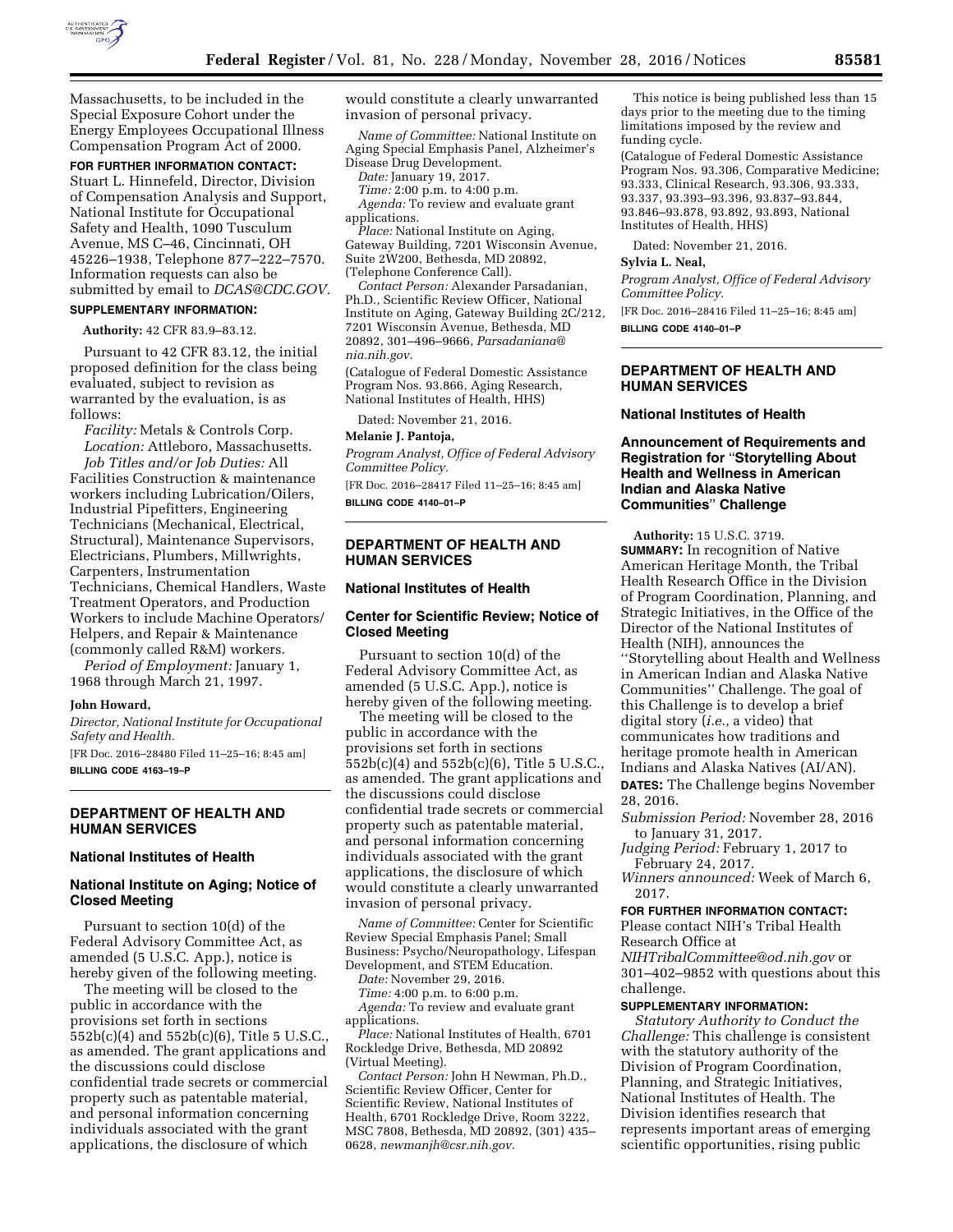health challenges, or knowledge gaps that deserve special emphasis and would benefit from conducting or supporting additional research that involves collaboration between two or more national research institutes or national centers, or would otherwise benefit from strategic coordination and planning. As part of this authority, the Division oversees the Tribal Health Research Office, whose function includes managing information dissemination related to tribal health research coordination. The winning videos submitted for this challenge will help communicate about health and wellness of AI/AN communities. The NIH is also conducting this challenge under the America COMPETES Reauthorization Act of 2010 (Pub. L. 111–358), codified at 15 U.S.C. 3719.

*Subject of Challenge:* Tribal communities are revered for preserving their culture and passing on their history, customs, and traditions through their use of vivid, verbal narratives. Storytelling is an enriching tradition that serves to entertain, educate, and inspire.

To commemorate Native American Heritage Month, the NIH wishes to celebrate the use of storytelling to convey stories of health and wellness. The AI/AN population has long experienced a disparity in certain health conditions compared with other Americans. AI/AN communities have higher rates of diseases and disorders across several areas of health such as: diabetes, chronic liver disease, certain cancers, mental health, and substance use (*[http://www.cdc.gov/nchs/data/](http://www.cdc.gov/nchs/data/nvsr/nvsr65/nvsr65_05.pdf)  [nvsr/nvsr65/nvsr65](http://www.cdc.gov/nchs/data/nvsr/nvsr65/nvsr65_05.pdf)*\_*05.pdf* and *[http://](http://www.cancer.gov/cancertopics/factsheet/disparities/cancer-health-disparities) [www.cancer.gov/cancertopics/factsheet/](http://www.cancer.gov/cancertopics/factsheet/disparities/cancer-health-disparities) [disparities/cancer-health-disparities](http://www.cancer.gov/cancertopics/factsheet/disparities/cancer-health-disparities)*). Factors known to contribute to health status and disparities are complex, and include social and historical factors, ethnicity, culture, historical trauma, socioeconomic status, gender/sex, age, geographical access to care, and levels of insurance as well as underlying biology, physiology, and genetics. The NIH hopes that this Challenge will incentivize the public to showcase the strengths and resilience of these communities, their heritage and traditions, and how their culture promotes their health and well-being.

The NIH invites the public to participate in this challenge to share stories about: (1) How heritage and tradition leads to health and wellness in AI/AN communities; and (2) how future research can improve the health of American Indians and Alaska Natives. The videos will augment the agency's ongoing efforts to inform a strengthened research portfolio that advances AI/AN

research needs. This challenge is also designed to attract more interest and attention to the research needs of these communities and communicate these needs in a culturally appropriate manner.

*Eligibility Rules for Participating in the Challenge; Official Rules:* The Challenge is open to any ''Contestant.'' A ''Contestant'' may be (i) an entity, or (ii) an individual or group of individuals (*i.e.,* a team), each of whom is a U.S. citizen or permanent resident of the United States and 18 years of age or older. For example, Contestants may be communities or community members, schools, organizations, research participants, and others. Contestants may submit more than one entry.

1. To be eligible to win a prize under this Challenge, the Contestant—

a. Shall have registered to participate in the Challenge under the rules promulgated by the NIH as published in this notice;

b. Shall have complied with all the requirements set forth in this notice;

c. In the case of a private entity, shall be incorporated in and maintain a primary place of business in the United States, and in the case of an individual, whether participating singly or in a group, shall be a citizen or permanent resident of the United States;

d. May not be a federal entity; Tribal governments and employees are eligible to submit;

e. May not be a federal employee acting within the scope of the employee's employment and, further, in the case of Department of Health and Human Services employees, may not work on their submission(s) during assigned duty hours. Federal employees seeking to participate in this Challenge outside the scope of their employment should consult their ethics official prior to developing their submission;

f. May not be an employee of the NIH, a member of the technical evaluation panel or judge of the Challenge, or any other party involved with the design, production, execution, or distribution of the Challenge or the immediate family of such a party (*i.e.,* spouse, parent, step-parent, sibling, step-sibling, child, or step-child).

2. Federal grantees may not use federal funds to develop their Challenge submissions.

3. Federal contractors may not use federal funds from a contract to develop their Challenge submissions or to fund efforts in support of their Challenge submissions.

4. Submissions must not infringe upon any copyright or any other rights of any third party.

5. By participating in this Challenge, a Contestant agrees to assume any and all risks and waive claims against the federal government and its related entities (as defined in the COMPETES Act), except in the case of willful misconduct, for any injury, death, damage, or loss of property, revenue, or profits, whether direct, indirect, or consequential, arising from participation in this Challenge, whether the injury, death, damage, or loss arises through negligence or otherwise.

6. Based on the subject matter of the Challenge, the type of work that it will possibly require, as well as an analysis of the likelihood of any claims for death, bodily injury, property damage, or loss potentially resulting from Challenge participation, Contestants are not required to obtain liability insurance or demonstrate financial responsibility in order to participate in this Challenge.

7. By participating in this Challenge, each Contestant agrees to indemnify the federal government against third-party claims for damages arising from or related to Challenge activities.

8. A Contestant shall not be deemed ineligible because the individual or entity used federal facilities or consulted with federal employees during the Challenge if the facilities and employees are made available to all Contestants participating in the Challenge on an equitable basis.

9. By participating in this Challenge, each Contestant grants to the NIH irrevocable, paid-up, royalty-free, nonexclusive worldwide license to post, link to, share, and display publicly on the web the submitted document. Each participant will retain all other intellectual property rights in their submissions, as applicable.

10. The NIH reserves the right to (a) cancel, suspend, modify the Challenge, and/or (b) not award any prizes if no entries are deemed worthy.

11. Each Contestant agrees to follow all applicable federal, state, and local laws, regulations, and policies.

12. Each Contestant participating in this Challenge must comply with all terms and conditions of these rules, and participation in this Challenge constitutes each such participant's full and unconditional agreement to abide by these rules. Winning is contingent upon fulfilling all requirements herein.

*Registration and Submission Process for Participants:* The registration and submission process for entering the Challenge can be found at: *[https://](https://dpcpsi.nih.gov/thro/news) [dpcpsi.nih.gov/thro/news](https://dpcpsi.nih.gov/thro/news)* and at *[https://](https://www.challenge.gov/)  [www.challenge.gov/.](https://www.challenge.gov/)* 

*Submission Requirements:* The submission is a video that describes: (1) How heritage and tradition leads to